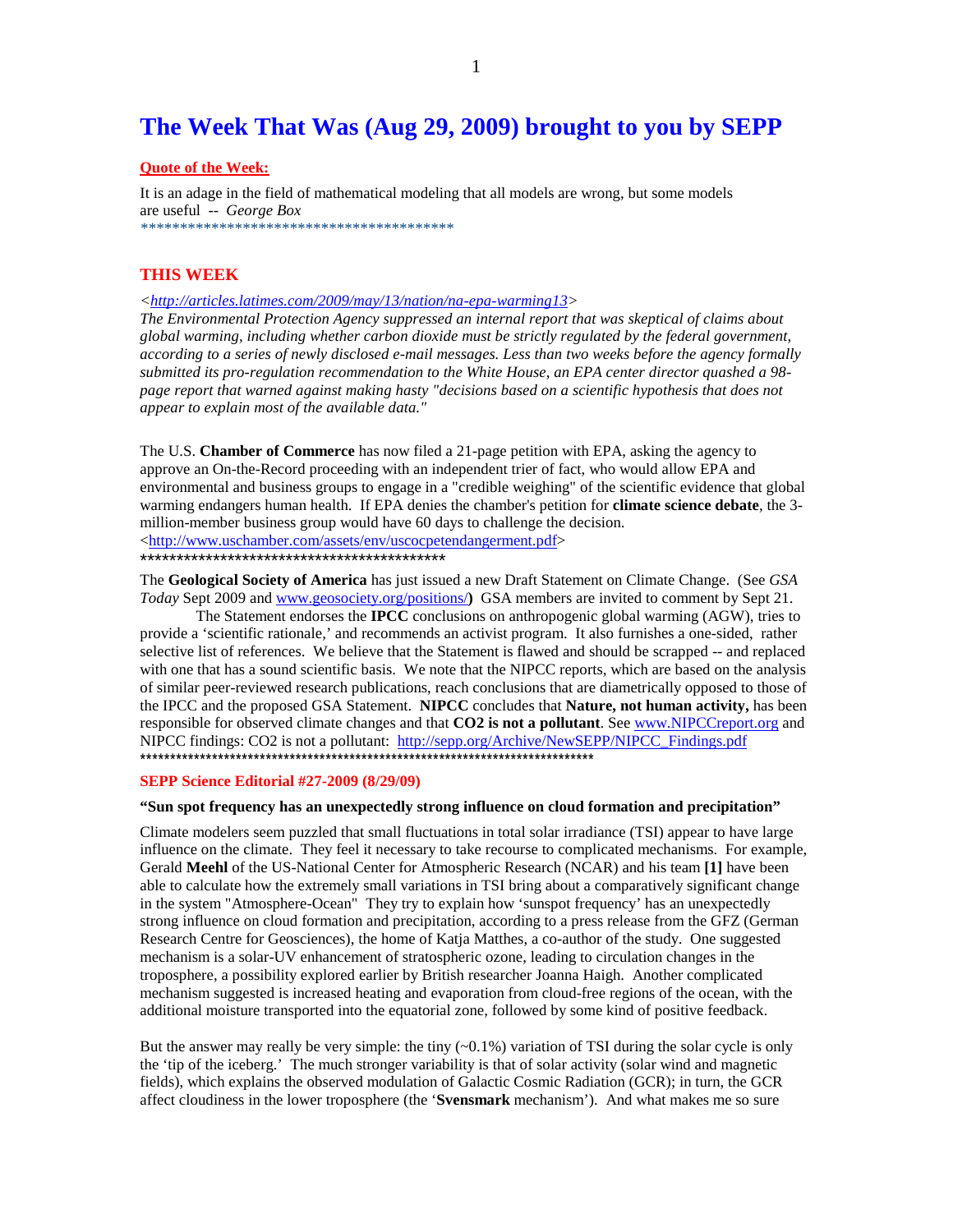about the GCR hypothesis? It is the observational evidence from isotopic data in stalagmites (shown in the **NIPCC** summary report **[2]** and used there to challenge the IPCC conclusions).

But the GCR explanation is not congenial to AGW alarmists, who have been brainwashed by the IPCC. The latest (2007) IPCC report ignores the cosmic-ray effects, and by focusing only on TSI, disingenuously considers solar influences on climate to be insignificant when compared to the forcing by GH gases.

In this sense then, the paper by Meehl et al constitutes some kind of conceptual breakthrough –even if it is not correct in all its conclusions. Professor Reinhard Huettl, Chairman of the Scientific Executive Board of the GFZ agrees: *"The study is important for comprehending the natural climatic variability, which - on different time scales - is significantly influenced by the sun. In order to better understand the anthropogenically induced climate change and to make more reliable future climate scenarios, it is very important to understand the underlying natural climatic variability."* ----------------------------------------------------------------------------------------

1. Meehl, G.A., J.M. Arblaster, K. Matthes, F. Sassi, and H. van Loon (2009), Amplifying the Pacific climate system response to a small 11 year solar cycle forcing, *Science*, 325, 1114-1118. [We note that one of the coauthors is Harry **van Loon**, a pioneer in studies of solar influences on climate.]

2. NIPCC summary report "*Nature – Not Human Activity – Rules the Climate*" http://www.sepp.org/publications/NIPCC\_final.pdf \*\*\*\*\*\*\*\*\*\*\*\*\*\*\*\*\*\*\*\*\*\*\*\*\*\*\*\*\*\*\*\*\*\*\*\*\*\*\*\*\*\*\*\*\*\*\*\*\*\*\*\*\*\*\*\*\*\*\*\*\*\*\*\*

#### **1. US Chamber of Commerce calls for adversary proceedings on EPA Endangerment Finding**

- **2. EPA tries to bury the messenger**
- **3. Climate Bill is built on 'Clean Coal' myths** *Steven Milloy*
- **4. Cap-and-Trade is refinery killer**
- **5. The Earth is warming? Adjust the thermostat** *John Tierney*
- **6. Solar panel prices collapse**
- **7***.* **Ozone-friendly chemical said to be causing global warming**
- **8. Better gas-to-methanol catalyst** *Kevin Bullis*

## **9. Carbon baron Al Gore –** *Lawrence Solomon*

## **\*\*\*\*\*\*\*\*\*\*\*\*\*\*\*\*\*\*\*\*\*\*\*\*\*\*\*\*\*\*\*\*\*\*\*\*\*\*\***

#### **NEWS YOU CAN USE**

http://www.heritage.org/Research/EnergyandEnvironment/wm2585.cfm August 19, 2009 **Impact of the Waxman-Markey Climate Change Legislation on the States**, *WebMemo #2585* by David Kreutzer, Ph.D., Karen Campbell, Ph.D., William W. Beach, Ben Lieberman and Nicolas Loris

On June 26, the House of Representatives narrowly passed climate change legislation designed by Henry Waxman (D-CA) and Edward Markey (D-MA). The 1,427-page bill would restrict GH gas emissions from industry, mainly CO2 from the combustion of coal, oil, and natural gas.

 If passed by the Senate, the bill would become law and burden families with thousands of dollars per year in direct and indirect energy costs. According to a new study produced by Heritage's Center for Data Analysis (CDA), severe consequences include crushing energy costs, millions of jobs lost and falling household income.

 Inevitably the bill will affect each state differently. Some states are more energy-intensive than others and some rely a great deal on manufacturing to fuel its economy. Regardless, the costs in every state are significant with sharp increases in electricity and gasoline. Moreover, the projected losses in jobs and Gross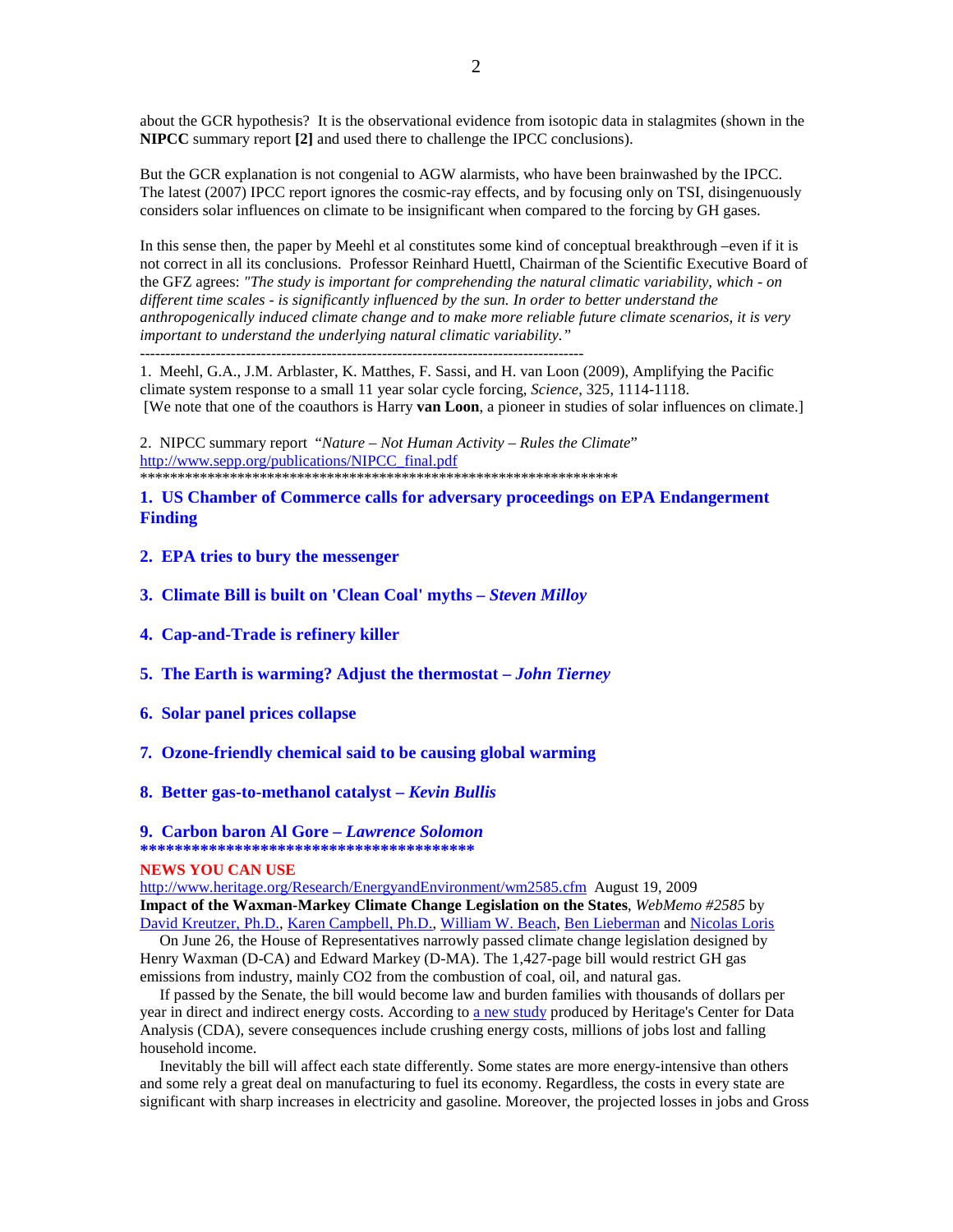State Product (GSP) illustrate how each state's economy will be operating well under its potential because of the Waxman-Markey bill. What follows are 50 state-by-state breakouts of the impact the bill would have on jobs and the economy.

\*\*\*\*\*\*\*\*\*\*\*\*\*\*\*\*\*\*\*\*\*\*\*\*\*\*\*\*\*\*\*\*\*\*\*\*\*\*\*\*

*"Three cheers for Jairam Ramesh! India at last has an environment minister who is willing and able to denounce the hypocrisy and immorality of the West in twisting the arms of India and China to curb their carbon emissions. As I have argued many times, this is a blatant attempt to prevent these countries from industrialising and achieving the standards of living of the West. For, until technological advances can allow alternative 'green' energy sources to compete with the fossil fuels, a call to put any curbs on carbon emissions is in fact to condemn their billions to continuing poverty."* 

 --Deepak Lal, The Business Standard, 25 August 2009  $\langle$ http://www.business-standard.com/india/news/deepak-lal-spikingroad-to-copenhagen/367985/> \*\*\*\*\*\*\*\*\*\*\*\*\*\*\*\*\*\*\*\*\*\*\*\*\*\*\*\*\*\*\*\*\*\*\*\*\*\*\*\*\*\*\*\*\*\*\*\*\*\*\*\*

The **American Chemical Society** continues to be roiled over AGW, with Letters pouring in to its *Chemical & Engineering News* (**C&EN**) Aug 24, 2009. Here is our Letter:

 *Readers who may be confused about the causes of climate change might want to read the Nongovernmental International Panel on Climate Change (NIPCC) summary report, "Nature, Not Human Activity, Rules the Climate" (www.sepp.org/publications/NIPCC\_final.pdf). The title tells the story.* 

*For those with stamina, I recommend looking at the full NIPCC report that I wrote with Craig Idso, "Climate Change Reconsidered: The 2009 Report of the Nongovernmental International Panel on Climate Change" (Chicago, The Heartland Institute, 2009). The full report is available online at nipccreport.org.*  \*\*\*\*\*\*\*\*\*\*\*\*\*\*\*\*\*\*\*\*\*\*\*\*\*\*\*\*\*\*\*\*\*\*\*\*\*\*\*\*\*

**REACH overreaches**: An urgent review of European legislation supporting the biggest ever investment into consumer safety is called for in an Opinion article in *Nature* this week. REACH (Registration, Evaluation, Authorisation and Restriction of Chemicals) aims to determine the toxicity of the tens of thousands of existing chemicals that predate the era of mandatory testing of new products. But the number of chemicals that have been pre-registered for REACH by industry vastly exceeds expectations.

 REACH came into force two years ago. A new analysis from toxicologists Thomas Hartung and Costanza Rovida shows that compliance with the legislation may use 20 times more animals and cost 6 times as much as previously estimated.

*Access the article free online for one week* 

http://links.ealert.nature.com/ctt?kn=6&m=33936898&r=MTc3MDI5MzIzOAS2&b=2&j=NTcyNDkwNTUS1&mt=1&rt=0 \*\*\*\*\*\*\*\*\*\*\*\*\*\*\*\*\*\*\*\*\*\*\*\*\*\*\*\*\*\*\*\*\*\*\*\*\*\*\*\*\*\*\*\*\*\*\*\*\*\*\*\*\*\*\*\*\*\*\*\*\*\*\*\*\*\*\*\*\*\*\*\*\*\*\*\*\*\*\*\*\*\*\*\*\*\*\*\*\*\*\*\*\*\*

Thanks to Robert **Chouinard**, we just learned a new word from http://www.aetherin.com/: Hypocapnia And from his website http://www3.telus.net/public/rrrobbie/essay/home.html we learned that CO2 is good for yr health but also that Carbon Dioxide: a Cure for Male Impotence

That should provide a slam-dunk argument for more CO2

\*\*\*\*\*\*\*\*\*\*\*\*\*\*\*\*\*\*\*\*\*\*\*\*\*\*\*\*\*\*\*\*\*\*\*\*\*\*\*\*\*\*\*\*\*\*\*\*\*\*\*\*\*\*\*\*\*\*\*\*\*\*\*\*\*\*\*\*\*\*\*\*\*

#### **BELOW THE BOTTOM LINE**

**'Peak Oil' Is a Waste of Energy**, by MICHAEL LYNCH: "A careful examination of the facts shows that most arguments about the theory of peak oil are based on anecdotal information, vague references and ignorance of how the oil industry operates. http://www.nytimes.com/2009/08/25/opinion/25lynch.html?th&emc=th \*\*\*\*\*\*\*\*\*\*\*\*\*\*\*\*\*\*\*\*\*\*\*\*\*\*\*\*\*\*\*\*\*\*\*\*\*\*\*\*\*\*\*\*\*\*\*\*\*\*\*\*\*\*\*\*\*\*\*\*\*\*\*\*\*\*\*\*\*\*\*\*\*\*\*\*\*\*\*\*\*\*\*\*\*

The AGU's house journal *Eos* (Aug. 18, 2009) reported on a Workshop/symposium on the **Medieval Warm Period.** Nothing much there, except they kept referring to the MWP as the MCA (which, I found, stands for Medieval Climate Anomaly). Oh well, they still kept the term 'Little Ice Age'

# **##################################**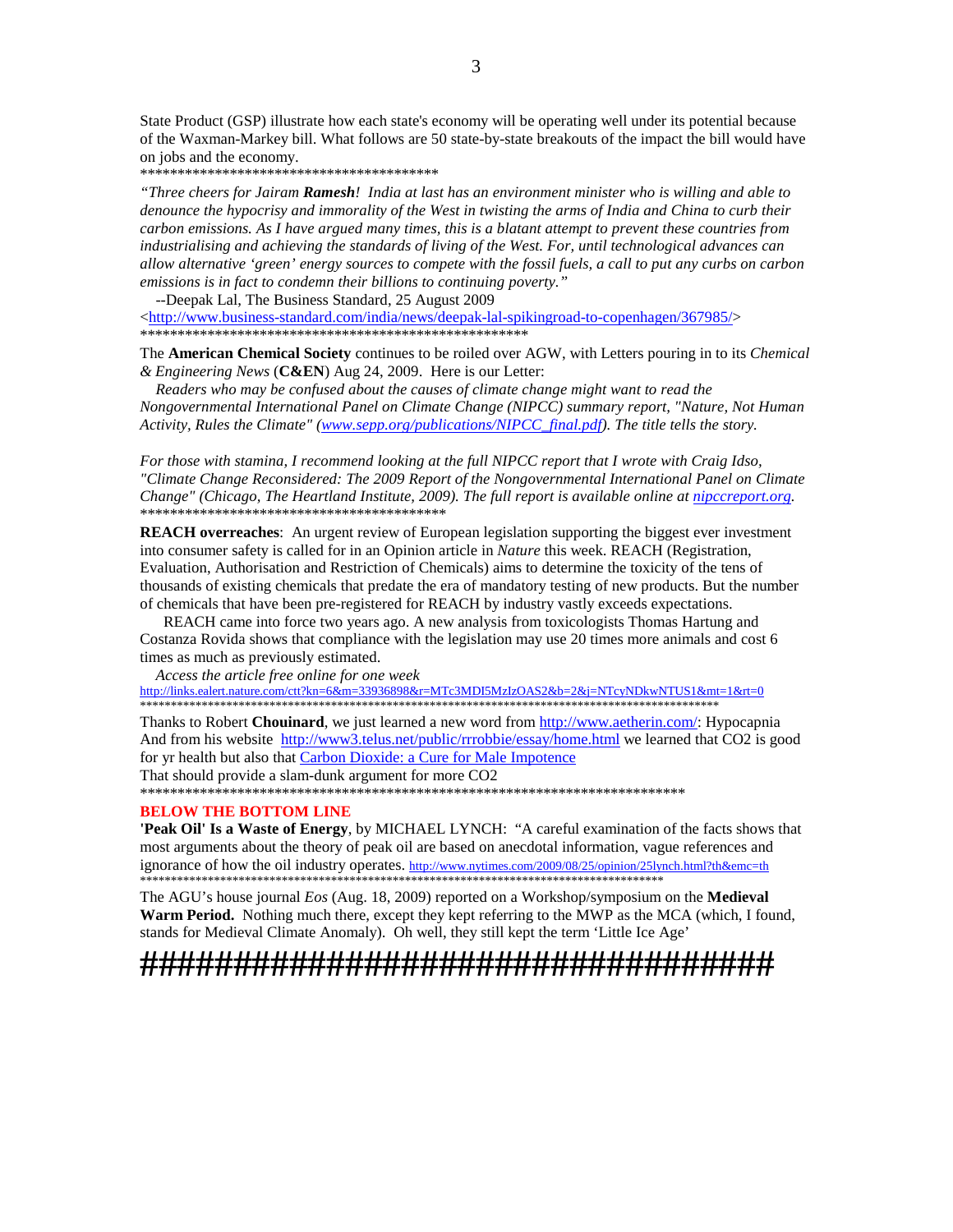## **1. US CHAMBER OF COMMERCE CALLS FOR ADVERSARY PROCEEDINGS ON EPA ENDANGERMENT FINDING**

---------------------------------------------------------------------------------------------------------

The nation's largest business lobby wants to put the science of global warming on trial. The EPA's proposed [Endangerment] finding has drawn more than 300,000 public comments. Many of them question scientists' projections that rising temperatures will lead to increased mortality rates, harmful pollution and extreme weather events such as hurricanes. In light of those comments, the Chamber will tell the EPA in a filing today that a trial-style public hearing, which is allowed under the law but nearly unprecedented on this scale, is the only way to "make a fully informed, transparent decision with scientific integrity based on the actual record of the science." *--Jim Tankersley, Los Angeles Times, 25 August 2009*  $\lt$ http://www.latimes.com/news/nationworld/nation/la-na-climate-trial25-2009aug25,0,901567.story> ----------------------------------------------------------------------------------

*"If EPA is truly committed to scientific integrity and transparency, then now is the time to prove it. In the circumstances here, those principles require the Agency to agree to resolve the Proposed Endangerment Finding on the record, rather than by an informal policy and political process. The Agency, and the Nation, would be better served by doing so. Accordingly, the Chamber hereby petitions the United States Environmental Protection Agency to resolve its Proposed Endangerment Finding solely on the record of the scientific evidence."* –US Chamber of Commerce, June 23, 2009 http://www.uschamber.com/co2/default

The Alliance for Clear Climate Economics and Science Solutions (ACCESS) was created to ensure that any regulation of greenhouse gases using existing environmental laws not harm the economy and American jobs, be based on sound science and allow for public review of all underlying data and scientific analysis. ---------------------------------------------------------------------------------------------

On June 23, 2009, the Chamber filed a Petition for a Formal "On the Record" Endangerment Finding using Administrative Procedure Act §§ 556 and 557. The Chamber also filed extensive written comments in response to EPA's proposed endangerment finding for motor vehicles, analyzing the scientific, legal and policy grounds EPA has set forth for making such a finding.

#### Petition (PDF)

<http://www.uschamber.com/NR/rdonlyres/ekngxi7x62z4t4cmyi3abtysipk5a4tcnde4kbcaeqvqmb4pywfc2 wq5vfyaeybgdu3hnkazghand2phuhxyyetqane/USCOCPetitionJune232009.pdf>

Declaration of George T. Wolff, Ph.D (PDF)

<http://www.uschamber.com/NR/rdonlyres/ek6oyhw7xb7qwjpunqyn5aoaagupbc6ltbhcn64krw72mqjnbe2jkj35lapz5jd nnjr2h64hf6gmqdbex5abeikt53h/20090622DeclarationofGeorgeWolffFinalwithAttachmentA.pdf>

Download the Chamber's written comments on endangerment here:

<http://www.uschamber.com/NR/rdonlyres/e2zc6jmcig3r2fjf573xf7h2rneeqw3dhujjzbene3k3xp7gkjaafbzo gwslxdg6bqmcymrta335sc7yyf5txw7lrwb/endangermentcomments.PDF>

Executive Summary and Legal Analysis (PDF)

<http://www.uschamber.com/NR/rdonlyres/e2zc6jmcig3r2fjf573xf7h2rneeqw3dhujjzbene3k3xp7gkjaafbzo gwslxdg6bqmcymrta335sc7yyf5txw7lrwb/endangermentcomments.PDF>

Appendix:

Attachment 1: Detailed Review of EPA's Health and Welfare Scientific Evidence(PDF) <http://www.uschamber.com/NR/rdonlyres/emvk2apwc4xcru4vdoj2zibkk73ugrht3tzkzpr2c4q3fko5zl6chn efdtqsumbuf5xejxtya5hjtk5fvouevhsbpge/attachment1.PDF>

Attachment 2: CARA LLC study on flaws in EPA's air quality models (PDF)  $\langle$ http://www.uschamber.com/NR/rdonlyres/ewfsyhnrn6hmrgt4kawh5ah3mdhkfx344bxio2hqgfilayixxkplm eaojpaudsszmrm5nke2lm6iwtxidveouauqorb/attachment2.PDF>

Attachment 3: Cambridge Environmental memo on errors in EPA databases (PDF) <http://www.uschamber.com/NR/rdonlyres/e7m2a4kbhtymk2pcrxspbuvxymlgdmwfk26mcjb5hvgkxu72xh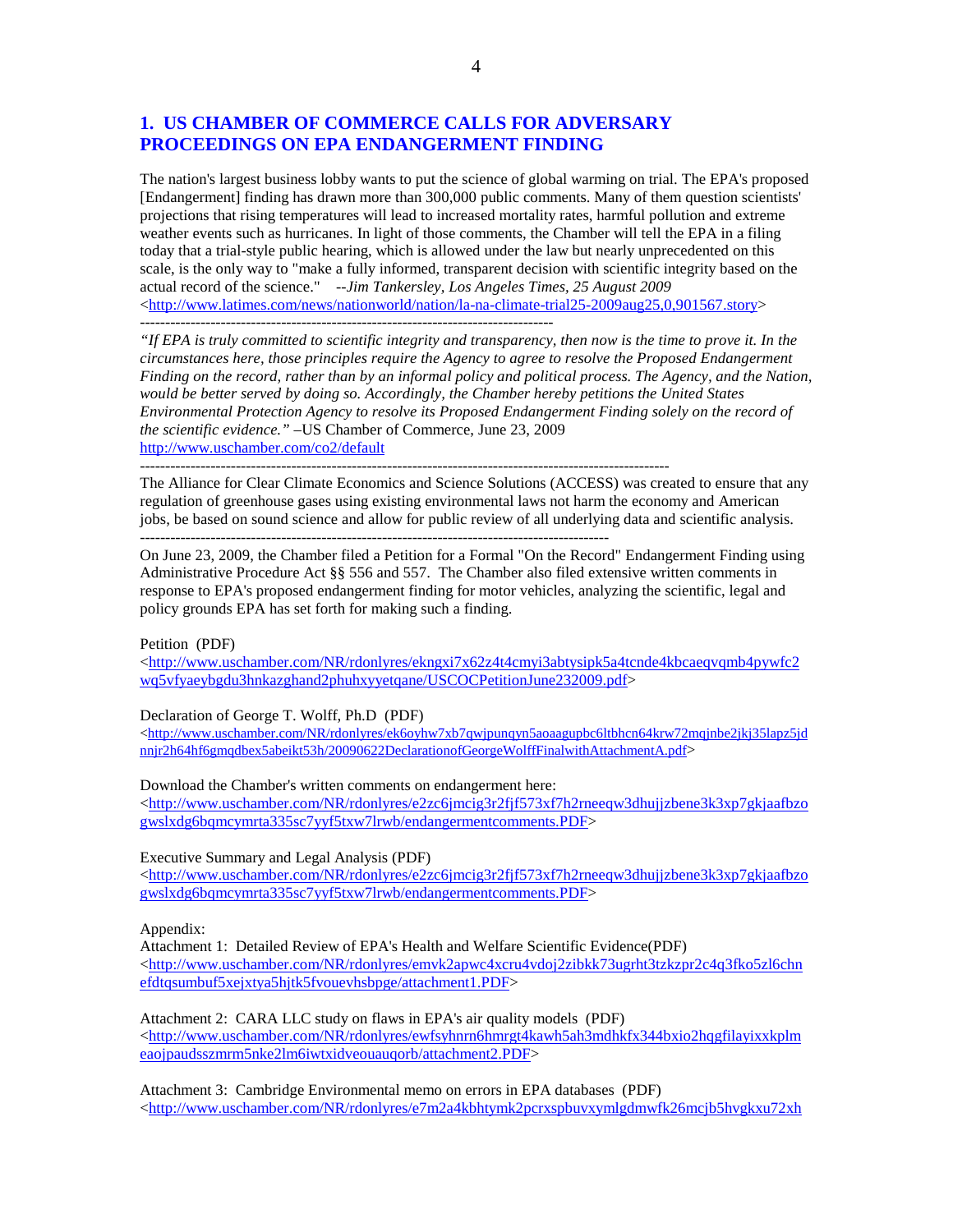#### lr5c6el4vddcfx64wz5midg62eovr7cr674cv3bda/attachment3.PDF>

 Attachment 4: FOIA request on interagency documents discovered on the docket that contradict EPA's proposed finding (PDF)

<http://www.uschamber.com/NR/rdonlyres/eqtty5ey7ae444bmmjapmggahyxbaod2d5jjx3pk5xubyrnna36o 22uhp6wn5ecqgo6ldk67niqk35rri5uc3gcmkyg/attachment4.PDF> \*\*\*\*\*\*\*\*\*\*\*\*\*\*\*\*\*\*\*\*\*\*\*\*\*\*\*\*\*\*\*\*\*\*\*\*\*\*\*\*\*\*\*\*\*\*\*\*\*\*\*\*\*\*\*\*\*\*\*\*\*

#### **2. BURY THE MESSENGER**

*The Washington Times, August 25, 2009 EDITORIAL:* **http://washingtontimes.com/news/2009/aug/25/bury-the-messenger/print/** 

If you can't muzzle the whistleblower, try to marginalize him. That seems to be the strategy of the Obama administration, which is showing that its commitment to liberal ideology trumps its pledge to foster open government.

In June, the Competitive Enterprise Institute made waves by releasing internal e-mails from the Environmental Protection Agency. In those messages, a top administrator told a key researcher that the researcher's new report would not be released. Why? Because it does "not help the legal or policy case" for a controversial decision to treat global warming as a health hazard. In short, because researcher Alan Carlin's conclusions differed from the administration's political agenda, his research was ignored.

Mr. Carlin, who holds a doctorate in economics with an undergraduate degree in physics, examined numerous studies on global warming. His scorching message to his political bosses at EPA: "I have become increasingly concerned that EPA has itself paid too little attention to the science of global warming. EPA and others have tended to accept the findings reached by outside groups... as being correct without a careful and critical examination." That examination shows, Mr. Carlin said, that "available observable data... invalidate the hypothesis" that humans cause serious global warming.

With the administration so heavily invested in a regulatory scheme to combat supposed warming, this message was far from welcome. Hence the effort to bury the report, an effort that was thwarted when Mr. Carlin posted the report on a personal Web site.

The administration struck back. Mr. Carlin works for the EPA's National Center for Environmental Economics. On Friday, Inside Washington Publishers reported that "Obama EPA officials are said to be considering scrapping" the center's role in scientific analysis. Never mind the reality that doing so would undermine the entire reason for its existence, namely (citing the article) "researching environmental health issues to improve risk assessment data used in economic analyses for [new regulatory] rules."

If the office can't analyze the science in order to determine a regulation's economic effects, it won't have any basis for figuring out those effects. Hiding scientific research is not what Americans expect from a president who boasted that his administration would "restore science to its rightful place." And for a president who promised to "strengthen whistleblower laws," this attempt to marginalize a true whistleblower smacks of insincerity. Its implications for economic and environmental policy are dangerous.

\*\*\*\*\*\*\*\*\*\*\*\*\*\*\*\*\*\*\*\*\*\*\*\*\*\*\*\*\*\*\*\*\*\*\*\*\*\*\*\*\*\*\*\*\*

## **3. CLIMATE BILL IS BUILT ON 'CLEAN COAL' MYTHS**

http://www.ibdeditorials.com/IBDArticles.aspx?id=336090108235252 *By STEVEN MILLOY, August 25, 2009* 

The fate of the Waxman-Markey climate bill rests upon two myths about so-called "clean coal." The first is that coal, as used today in the U.S., is a dirty fuel. The other is that coal can be made "clean" by capturing carbon dioxide (CO2) emissions from power plants and storing them underground in geologic repositories.

As to the first myth, if the chief concern about burning coal for electricity is limited to CO2 emissions, then coal is already clean. CO2 is a colorless, odorless, naturally occurring trace gas in the atmosphere that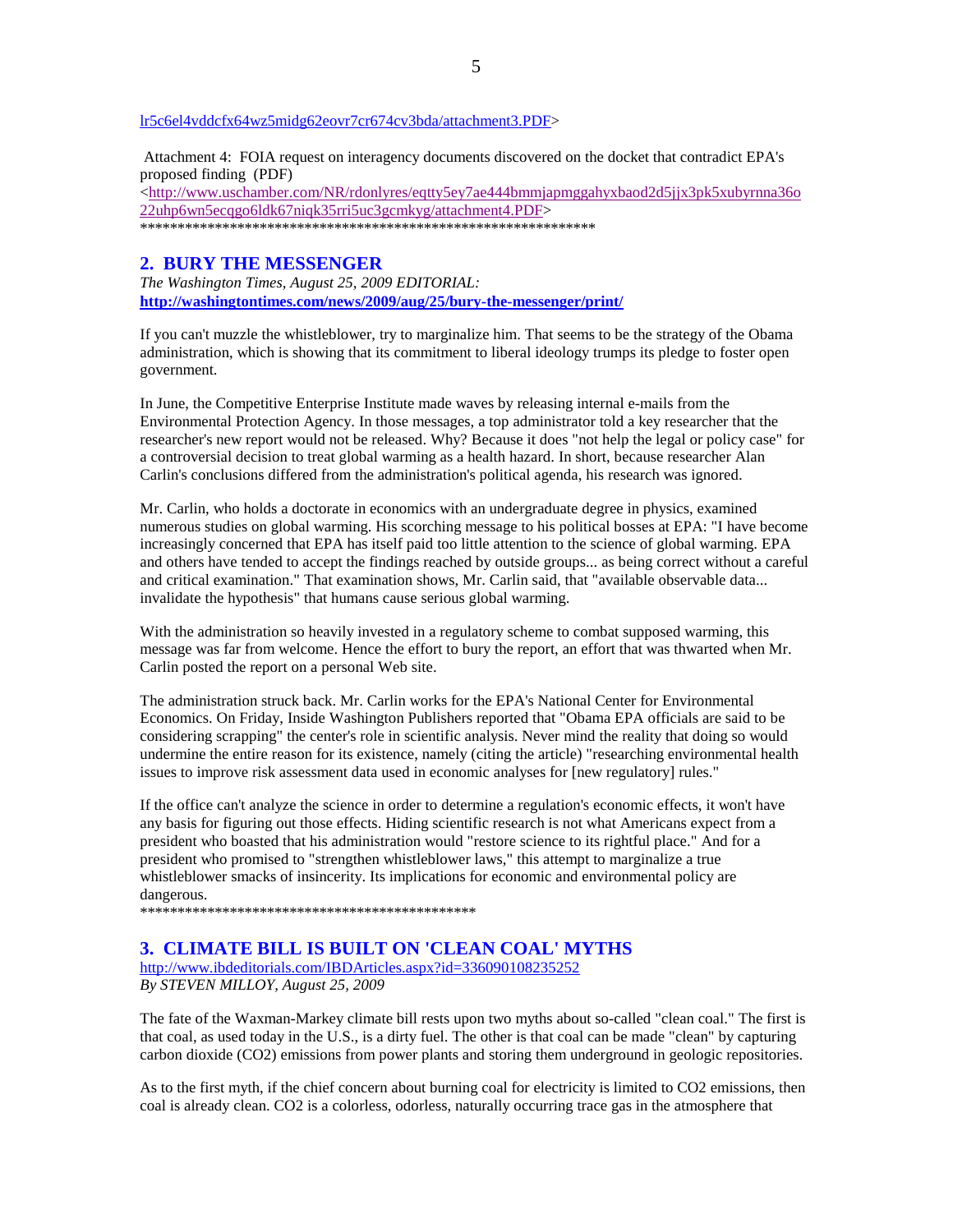humans exhale and plants need to grow. There is no direct evidence that humankind's comparatively minuscule CO2 emissions predictably or discernibly affect the climate. Controversy surrounding the first myth has given rise to the second myth as a potential solution.

Some in the coal and electric-power industries are touting the second myth in hopes of being able to survive climate legislation with hard emission caps that may be enacted this fall. These groups are looking for time and taxpayer money to develop CO2 capture and sequestration (CCS) technologies that would allow the continued use of coal in power plants. The Waxman-Markey bill that is now being considered in Congress would provide about \$60 billion for CCS technologies.

The problem, though, is that even if \$60 billion were enough money to implement CCS — and it's not by a long shot — it would make no difference to the atmosphere and climate, regardless of whether you believe the first myth.

Atmospheric levels of CO2 are currently about 380 parts per million (ppm), as opposed to perhaps about 290 ppm around 1850. Based on this increase, we can reasonably estimate that about 40% of manmade CO2 emissions since 1850 remain in the atmosphere, while the other 60% is transferred to oceans and the terrestrial biosphere.

In 2007, U.S. coal-fired power plants emitted about 2.4 billion metric tons of CO2 into the atmosphere, meaning that about one billion metric tons of CO2 remained in the atmosphere. Since each part per million of CO2 in the atmosphere weighs about 7.81 billion metric tons, the annual accumulation of CO2 in the atmosphere resulting from U.S. power-plant emissions is on the order of 0.12 ppm.

So if CCS were commenced immediately and continued until, say, the year 2100, that would avoid accumulation of atmospheric CO2 by about 11 ppm — not exactly an earth-shaking amount. EPA scenarios forecast future CO2 levels to rise to 500 to 700 ppm.

Using the climate models relied on by the U.N.'s Intergovernmental Panel on Climate Change that attempt to project atmospheric warming caused by CO2, the theoretical amount of atmospheric warming avoided by CCS works out to between 0.045 to 0.15 degree Celsius avoided over the next 90 years. Again, this is hardly significant compared with the 0.7-degree increase we seem to have experienced since 1850.

But then, CCS cannot be implemented immediately and is not affordable on any significant scale in the first place. The most ambitious plans put the first commercial-scale CCS projects 10 years or more into the future.

In a presentation to the Society of Petroleum Engineers last March, energy expert Michael Economides estimated that CO2 cuts on the order of the U.S.-shunned Kyoto Protocol would require the drilling of 161,429 injection wells by 2030 at a cost of \$1.61 trillion. That price tag doesn't include the cost of capturing the CO2 at the point of generation, purchasing rights of way for pipelines, pipeline installation costs, and liability insurance. Power plants would have to use 30% more energy for CO2 capture, transport and storage.

Economides says the total cost may be as high as \$1 trillion annually — without any guarantees that the CO2 would stay sequestered. Importantly, the Kyoto Protocol requirement of a 7% reduction in CO2 emissions from 1990 levels pales in comparison to that required by Waxman-Markey — an 83% reduction from 2005 levels.

For those who still hold dear the fantasy of CCS, it may serve to remember ill-fated Yucca Mountain, the almost 30-year-old project to develop a site for storing spent nuclear fuel from commercial power plants one mile under the Nevada desert. Despite tens of billions of dollars spent on site planning and engineering, Nevada NIMBY-ism and anti-nuclear power activists delayed the project long enough for the Obama administration to defund the project.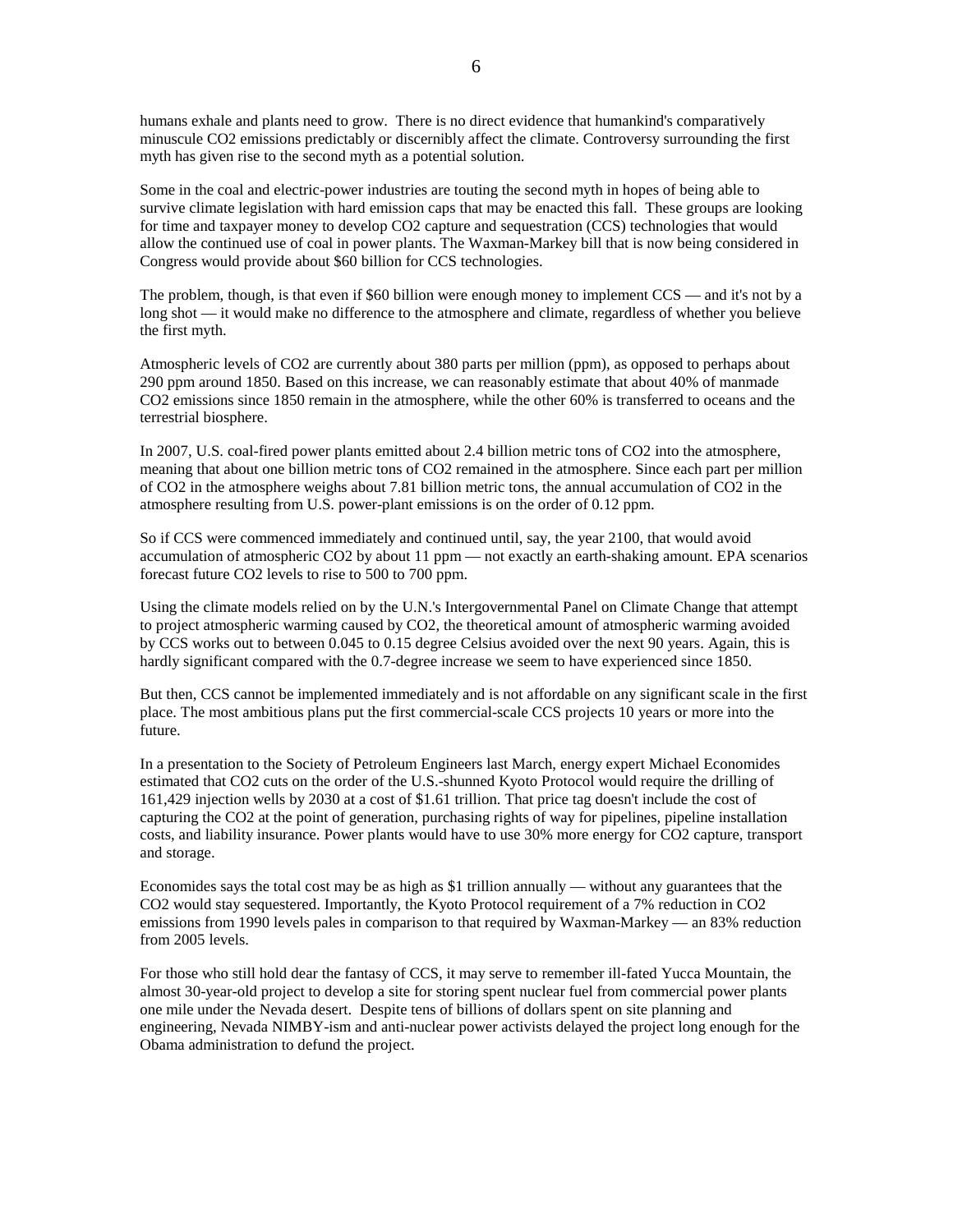If the comparatively small Yucca Mountain project could not be made to happen, it's doubtful that hundreds, if not thousands, of miles of pipelines carrying pressurized CO2 to much more uncertain underground entombment and possible environmental contamination will happen either.

The CCS myth has only served to derail the debate that needs to occur in Congress about the all-important first myth. Desperate coal and utility companies that rely on coal as fuel have advanced CCS in order to avoid a carbon-cap death penalty and to be perceived as environmentally progressive.

Energy-realistic politicians looking for an easy out on the climate issue are more than happy to dangle taxpayer money in front of the much-needed coal and utility industries to get them to the table for a quickand-dirty deal. Some environmentalists  $-$  Al Gore, for one  $-$  are willing to pay lip service to the CCS concept just to get a bill passed and establish a beachhead for their political power grab.

But few in the climate debate have stopped to seriously consider the realities of CCS. Now is the time for that consideration so that Congress can decide how seriously it believes in the first myth and whether it is worth its universally recognized economic pain.

------------------------------------------------------------------------------

*Milloy publishes JunkScience.com and is the author of "Green Hell: How Environmentalists Plan to Control Your Life and What You Can Do to Stop Them" (Regnery 2009)* 

\*\*\*\*\*\*\*\*\*\*\*\*\*\*\*\*\*\*\*\*\*\*\*\*\*\*\*\*\*\*\*\*\*\*\*\*\*\*\*\*\*\*\*\*\*\*\*\*\*

## **4. CAP-AND-TRADE IS REFINERY KILLER**

http://www.ibdeditorials.com/IBDArticles.aspx?id=336089976159431

*By INVESTOR'S BUSINESS DAILY, August 25, 2009*

A new study shows that Waxman-Markey will increase prices at the pump, deepen our dependence on foreign oil and shred our ability to turn crude into gasoline. Even fuel-efficient cars will still need fuel. Oil may bubble up out of the ground, but gasoline does not. It's made in those ugly little NIMBY places called refineries we are loath to build anymore because we're too busy trying to save the Earth rather than our economy and American jobs.

When Hurricane Katrina shut down 20% of our refining capacity in a single day and raised gas prices in a single week by 45 cents a gallon, it showed how stretched to capacity our refineries were and are. Throw in the requirement for boutique fuels that vary by season and location, and our vulnerability to disruption is immense.

The number of refineries and total capacity to produce gasoline in the U.S. peaked in 1981, with 324 refineries able to process 18.6 million barrels of crude oil a day. Today, with U.S. demand for oil more than 20% higher, refinery capacity is roughly 17% lower.

Refineries operate near full capacity in the summer, leaving the nation's fuel supply chain vulnerable to disruption. That was the case a year ago, when Hurricanes Gustav and Ike shut down most Gulf Coast refineries, and gas stations throughout the Southeast ran out of fuel.

With climate-change hype taking legislative form in HR 2454 and the Waxman-Markey cap-and-trade bill, and with fossil fuels on the endangered species list, not many in Washington seem concerned that Waxman-Markey, among its other costs to jobs and growth, will further endanger our gasoline supply.

In 1981, the U.S. had 324 refineries with a total capacity of processing 18.6 million barrels of crude a day. A study by global consulting firm EnSys Energy shows that Waxman-Markey would reduce that figure to 12.2 million barrels a day from its current production rate of 14.5 million from just 141 active refineries.

Without Waxman-Markey, U.S. production rates would grow to 16.4 million barrels a day. With it, not only will refinery production rates drop but utilization rates as well, from about 83% today to about 63.4% in 2030. The drop would have to be made up by foreign imports, the study finds, meaning the U.S. could end up relying on other countries for some 19% of its refined fuel, nearly twice the amount it imports today.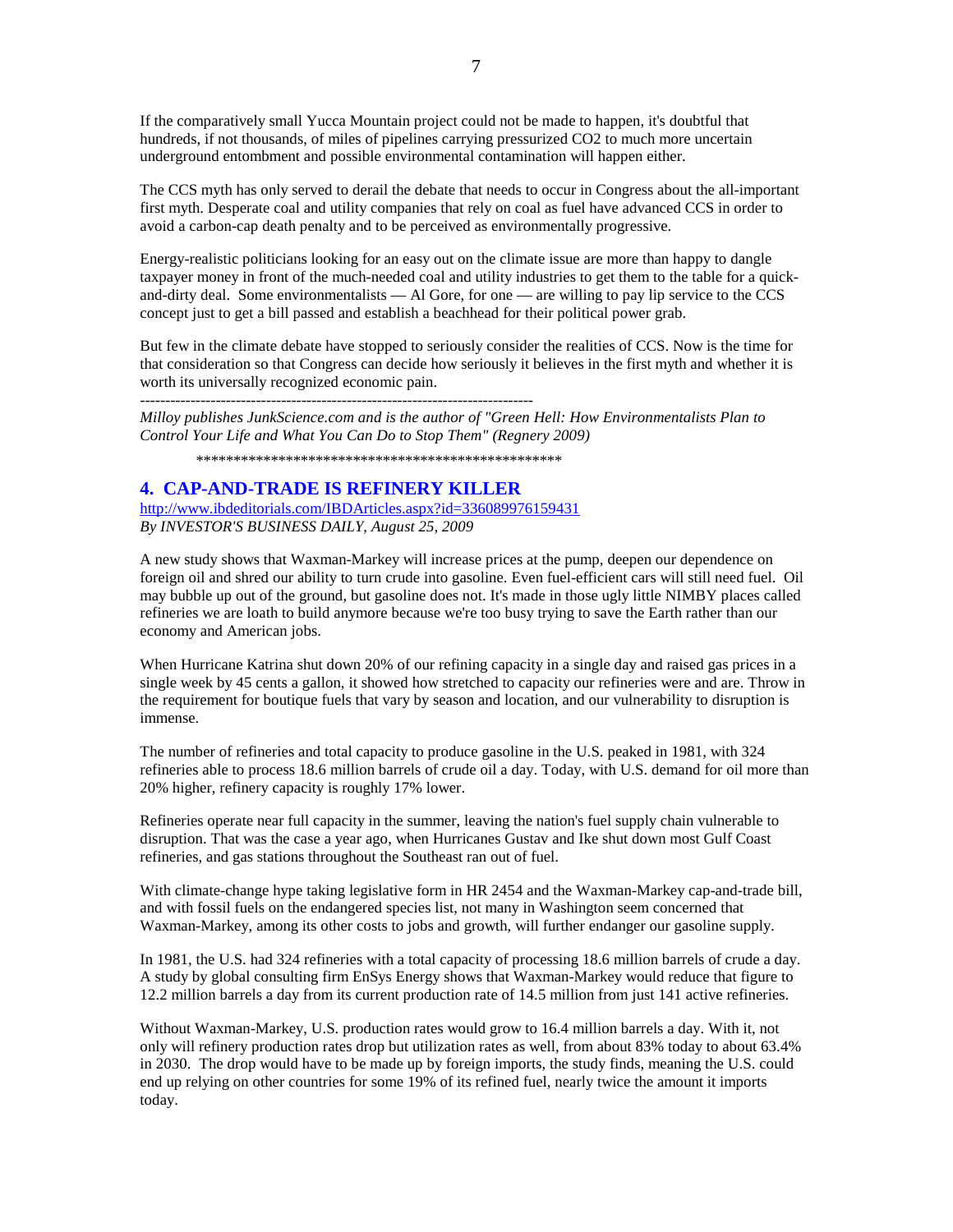HR 2454 — which passed 219 to 212 on June 26, with the help of eight Republican congressmen seemed to be aimed specifically at refineries.

Waxman-Markey is essentially a carbon tax on emissions. Companies will buy, sell and trade the emission permits. The bill also issues a fixed number of "allowances" for emissions, with companies paying for emissions they generate above those allowances. Refiners are held responsible under the bill for 44% of all emissions, including their own (about 4% of the total), as well as the consumer emissions from heating oil, planes, trains and automobiles, as well as other petroleum uses. Yet they are allocated only 2.25% of emission allowances.

Production at U.S. refineries would drop, while production at refineries in countries that do not limit emissions would rise. The U.S. Gulf Coast, which houses the nation's largest refining complex, would bear "the full brunt" of competition posed by foreign refiners and the impact of higher energy prices in the U.S., according to EnSys consultant Martin Tallett.

Prohibition banned the manufacture and sale of alcohol. Now we seem to be headed in the same direction with oil and gasoline. For the sake of our economic future, not only do we need to drill, baby, drill, but we also need to refine, baby, refine.

**\*\*\*\*\*\*\*\*\*\*\*\*\*\*\*\*\*\*\*\*\*\*\*\*\*\*\*\*\*\*\*\*\*\*\*\*\*\*\*\*\*\*\*\*\*\*\*\*\*\*\*\*\*** 

## **5. THE EARTH IS WARMING? ADJUST THE THERMOSTAT**

*By JOHN TIERNEY, August 11, 2009*  **http://www.nytimes.com/2009/08/11/science/11tier.html**

President Obama and the rest of the Group of 8 leaders decreed last month that the planet's average temperature shall not rise more than 2 degrees Fahrenheit above today's level. But what if Mother Earth didn't get the memo? How do we stay cool in the future? Two options:

Plan A. Keep talking about the weather. This has been the preferred approach for the past two decades in Western Europe, where leaders like to promise one another that they will keep the globe cool by drastically reducing carbon emissions. Then, when their countries' emissions keep rising anyway, they convene to make new promises and swear that they really, really mean it this time.

Plan B. Do something about the weather. Originally called geo-engineering, this approach used to be dismissed as science fiction fantasies: cooling the planet with sun-blocking particles or shades; tinkering with clouds to make them more reflective; removing vast quantities of carbon from the atmosphere.

Today this approach goes by the slightly less grandiose name of climate engineering, and it is looking more practical. Several recent reviews of these ideas conclude that cooling the planet would be technically feasible and economically affordable.

#### \*\*\*\*\*\*\*\*\*\*\*\*\*\*\*\*\*\*\*\*\*\*\*\*\*\*\*\*\*\*\*\*\*\*\*\*\*\*\*\*\*\*\*\*\*\*\*\*\*\*\*\*\*\*\*\*

#### **6. SOLAR PANEL PRICES COLLAPSE**

http://www.nytimes.com/2009/08/27/business/energy-environment/27solar.html?hp

**Excerpts**: Panel prices have fallen about 40 percent since the middle of last year, driven down partly by an increase in the supply of a crucial ingredient for panels, according to analysts at the investment bank Piper Jaffrey.

The price drops coupled with recently expanded federal incentives could shrink the time it takes solar panels to pay for themselves to 16 years, from 22 years, in places with high electricity costs, according to Glenn Harris, chief executive of Sun Centric, a solar consulting group. That calculation does not include state rebates, which can sometimes improve the economics considerably.

A ton of production, mostly Chinese, has come online, said Chris Whitman, the president of U.S. Solar Finance, which helps arrange bank financing for solar projects.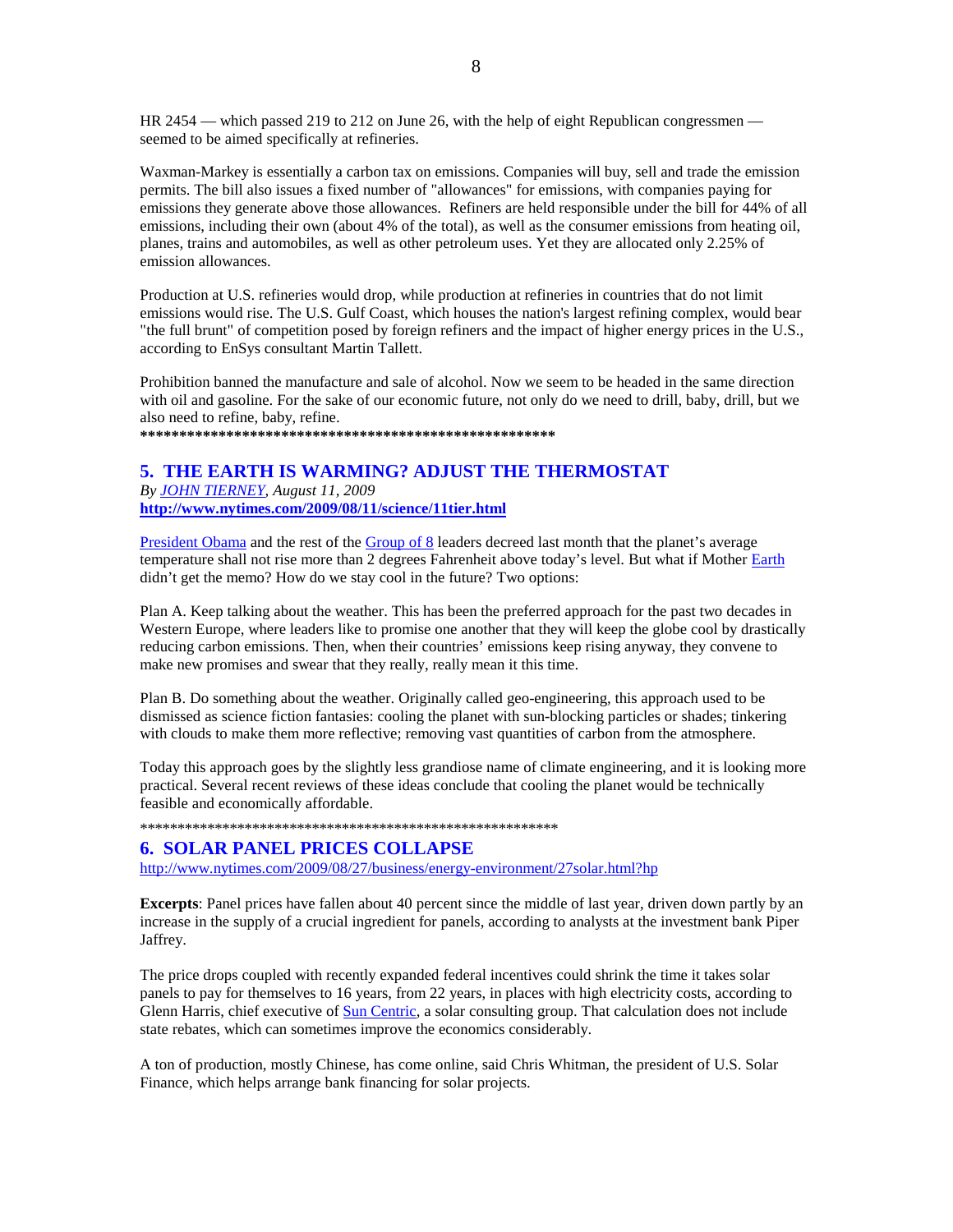At the same time, once-roaring global demand for solar panels has slowed, particularly in Europe, the largest solar market, where photovoltaic installations are forecast to fall by 26 percent this year compared with 2008, according to Emerging Energy Research, a consulting firm. Much of that drop can be attributed to a sharp slowdown in Spain. Faced with high unemployment and an economic crisis, Spain slashed its generous subsidy for the panels last year because it was costing too much. \*\*\*\*\*\*\*\*\*\*\*\*\*\*\*\*\*\*\*\*\*\*\*\*\*\*\*\*\*\*\*\*\*\*\*\*\*\*\*\*\*\*\*\*\*\*\*\*\*\*\*\*\*\*\*

## **7. OZONE-FRIENDLY CHEMICAL SAID TO BE CAUSING GLOBAL WARMING**

Refrigerant chemicals that have replaced substances banned for allegedly harming the ozone layer are poised to become a major source of global warming, according to a study conducted by the Netherlands Environmental Assessment Agency (NOAA).

By the year 2050, hydrofluorocarbons (HFCs) -- which replaced chlorofluorocarbons (CFCs) banned by the Montreal Protocol -- may exacerbate carbon dioxide-related global warming by 19 percent, say researchers:

o Since the Montreal Protocol took effect in 1989, HFCs have replaced CFCs as the chemicals of choice for refrigeration and air conditioning.

o A decade later, there appears to be little difference in seasonal and annual fluctuations of the Earth's ozone layer, but the greater prevalence of HFCs has the NEAA worried about global warming.

o Increased use and emission of HFCs could largely undo the climate benefits already achieved by the Montreal Protocol.

Environmental policy analysts echo these findings. According to H. Sterling Burnett, a senior fellow with the National Center for Policy Analysis:

o The climatologists' opinion was we've got to stop using CFCs because they're affecting the ozone and increasing the greenhouse effect.

o Yet we've replaced it with another chemical that is still a greenhouse gas; we've traded one greenhouse gas for another greenhouse gas.

o Moreover, CFC was the original refrigerant and it was better than anything else on the market; it wasn't toxic to humans, it was a good insulator and it didn't seem to break up ozone layers over the cities where it is released.

According to environmental policy analyst Drew Thornley:

o This latest research highlights the potential unintended consequences of government regulation, and it further supports the position that drastic measures to curb greenhouse-gas emissions are premature, insofar as research is ongoing and current questions remain unanswered and new questions emerge.

o As an alternative to hasty, sweeping, climate-fighting mandates and regulations, a better approach is to take whatever time is necessary to continue important research and gather the information that will put us in a better position to protect the environment and consumers.

*Source: Krystle Russin, "Ozone-Friendly Chemical Said to be Causing Global Warming," Heartland Institute, September 2009; based upon: Guus J. M. Velders et al., "The large contribution of projected HFC emissions to future climate forcing," Netherlands Environmental Assessment Agency, May 2009. http://www.heartland.org/publications/environment%20climate/article/25802/OzoneFriendly\_Chemical\_S aid\_to\_Be\_Causing\_Global\_Warming.html* 

\*\*\*\*\*\*\*\*\*\*\*\*\*\*\*\*\*\*\*\*\*\*\*\*\*\*\*\*\*\*\*\*\*\*\*\*\*\*\*\*\*\*\*\*\*\*\*\*\*\*\*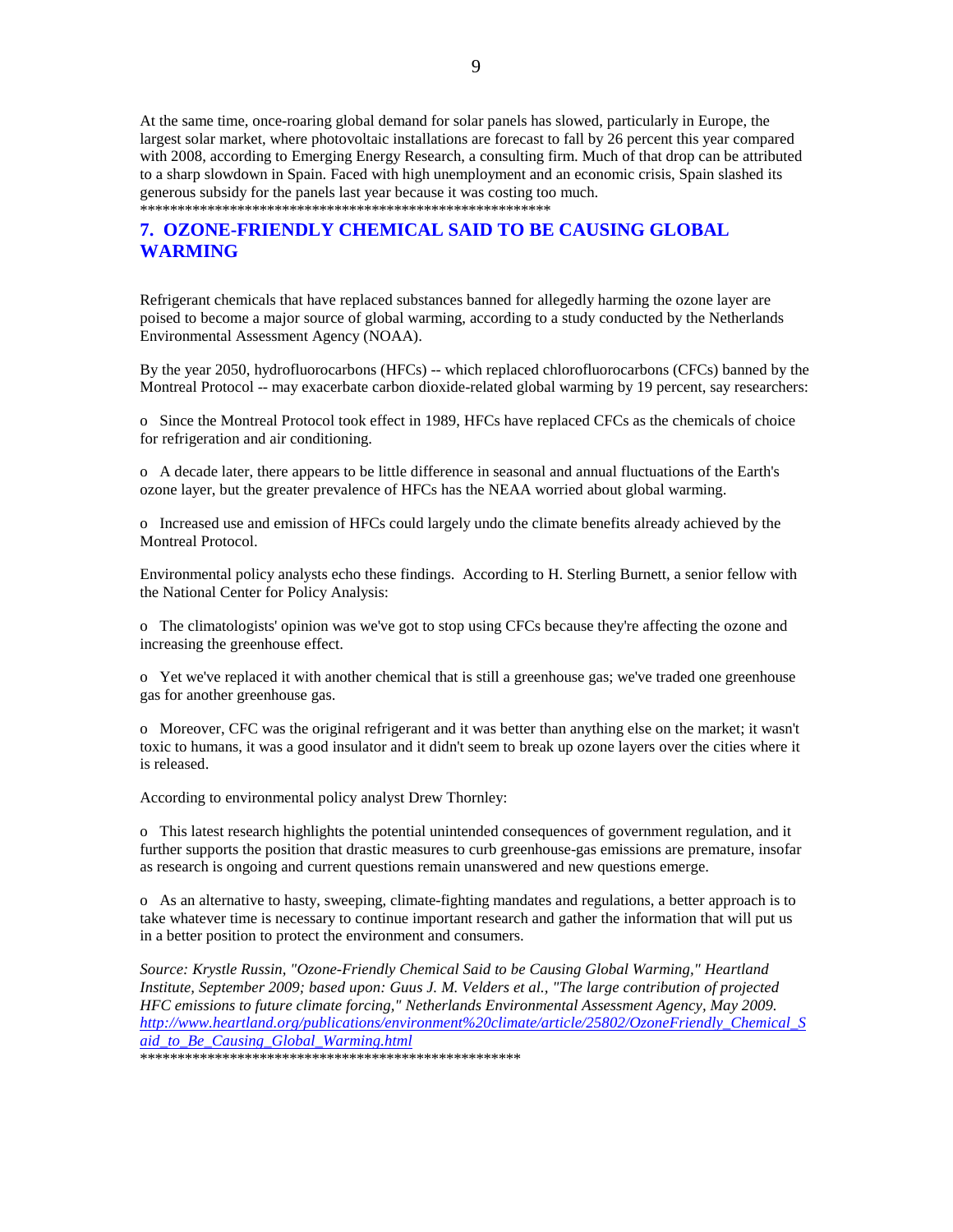## **8. BETTER GAS-TO-METHANOL CATALYST**

**An improved catalyst could reduce the cost of making methanol from methane.**  *By Kevin Bullis, MIT Technology Review, August 26, 2009* 

A new catalyst for converting methane, the main component of natural gas, into a liquid fuel--methanol- has been developed by researchers in Germany. The catalyst could make direct conversion of methane to methanol cheaper than it is with existing catalysts, but it will likely fall short of a holy grail of hydrocarbon chemistry--a catalyst that allows natural gas to replace petroleum fuels on a large scale.

The new catalyst is based on one of the few catalysts that convert methane directly to methanol, at low temperatures, without producing much carbon dioxide or other unwanted byproducts. That catalyst, developed by Roy Periana, now a professor of chemistry at the Scripps Research Institute, proved too expensive to commercialize.

The new catalyst, described in the early online version of the journal *Angewandte Chemie*, has "solved one of the main problems with Periana's catalyst," says Ferdi Schüth, director of the Max Planck Institute for Coal Research, who led the work. Because Periana's catalyst is a liquid dissolved in sulfuric acid, it's difficult to recycle, a serious problem because the catalyst requires the expensive metal platinum. The new catalyst is a solid, says Schüth, and so is much easier to recycle because it can be removed from the sulfuric acid simply with filters.

Schüth says the discovery of the solid catalyst was "serendipitous." His colleagues had developed a polymer with a molecular structure that he recognized was similar to Periana's catalyst. He was able to incorporate platinum into that structure and showed that the resulting solid catalyst performed as well as the liquid version.

Methane-based fuels could be significantly cleaner than petroleum ones. What's more, the supply of natural gas is vast, with large supplies now being accessed with new drilling techniques and orders of magnitude more potentially available in the form of methane hydrates at the bottom of the ocean. But because it is a gas, methane is more expensive to transport and less convenient for use in vehicles than liquid fuels, and so far chemical methods of converting it to a liquid have been costly.

While the new catalyst does solve one of the problems with the Periana catalyst, "it is by no means the biggest problem," says Jay Labinger, faculty associate in chemistry at Caltech. Indeed, Periana says that the development of a solid version of his catalyst will not be enough to commercialize it. He is working on new catalysts that use the similar mechanisms but cheaper and more effective materials.

The two key issues are typical problems for experimental catalysts--they don't work fast enough, which increases the size and cost of equipment needed, and they don't produce high enough concentrations of the desired product, making it expensive to separate the product from other chemicals. Labinger estimates that the rates of the new German catalyst need to increase by an order of magnitude, and Periana says the concentrations need to increase three- to fivefold.

Periana suggests, however, that the German catalyst may offer new directions for research, especially if the mechanisms involved in producing the methanol are different from his liquid catalyst. Indeed, Schüth says that one key component of Periana's catalyst, chlorine, isn't necessary with the new form, suggesting it could work by different means. Meanwhile, he's also developing catalysts that use different materials. One is promising, he says, producing methanol at rates two times faster than Periana's liquid catalyst. **\*\*\*\*\*\*\*\*\*\*\*\*\*\*\*\*\*\*\*\*\*\*\*\*\*\*\*\*\*\*\*\*\*\*\*\*\*\*\*\*\*\*\*\*\*\*\*\*\*\*\***

### **9. CARBON BARON GORE**

*By Lawrence Solomon, Financial Post, 26 August 2009*  $\langle$ http://network.nationalpost.com/np/blogs/fpcomment/archive/2009/08/25/lawrence-solomon-carbonbaron-gore.aspx>

At the turn of the 20th century, a period famous for its Robber Barons, John D. Rockefeller was making his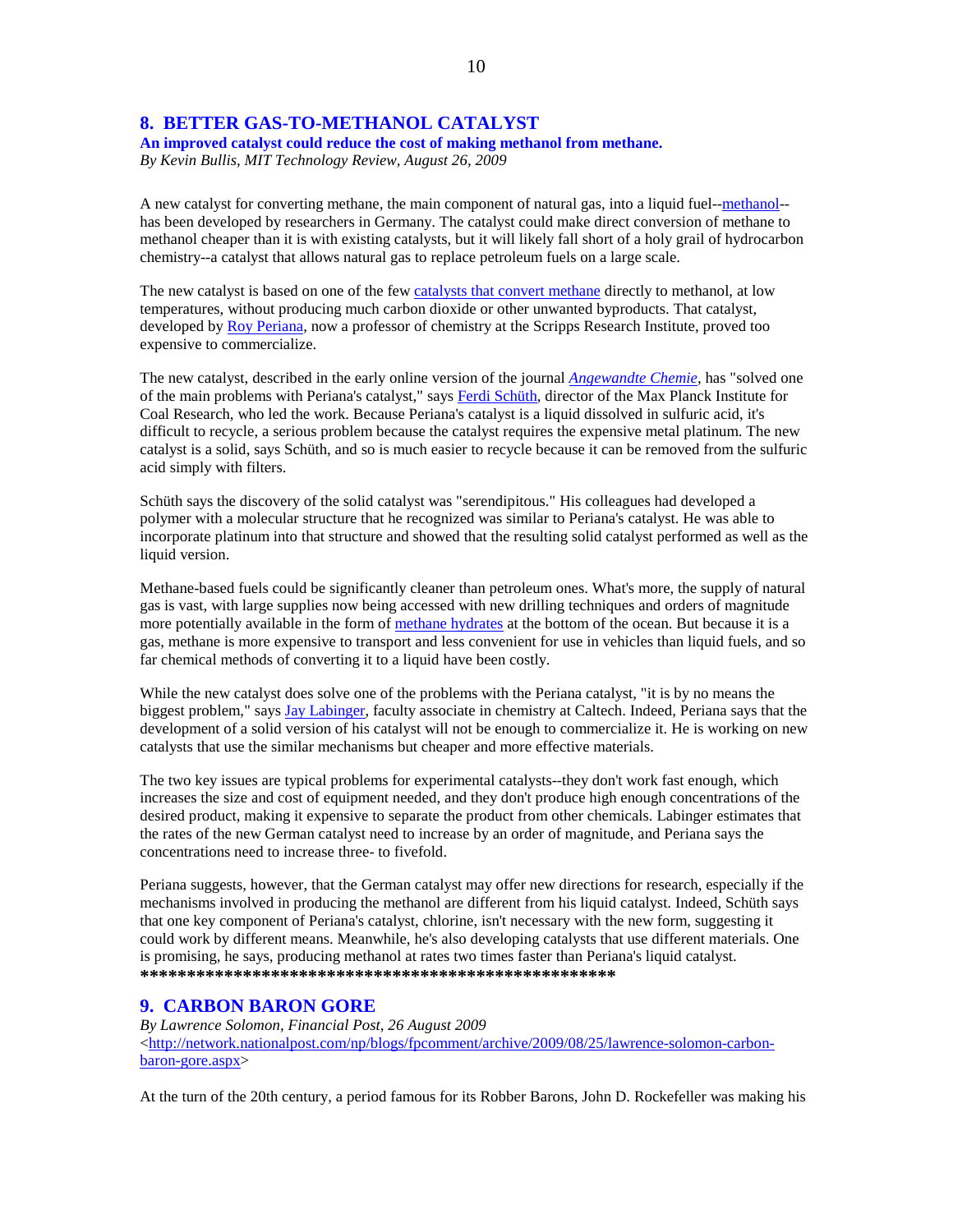fortune in oil, Andrew Carnegie in steel, Cornelius Vanderbilt in railroads and J.P Morgan in finance. Many predict that the history books of the future, when listing the legendary fortunes made at the turn of the 21st century, will place Al Gore at the top of the list, as the first great Carbon Baron.

In 2000, when Al Gore lost his bid to become president of the United States, he had less than US\$2-million in assets. Neither was Gore known for his financial acumen - annual White House disclosures of his and Tipper Gore's joint tax filings showed little income beyond the \$175,000 he earned as vice-president.

To the contrary, Gore was a laughing stock in investment circles for his lack of financial sophistication, which, the press said, explained why Gore's net worth had been declining during the booming 1990s. Gore had failed to understand the significance of the new Internet economy that had so transformed the world. Instead "most of his money was in checking and passbook accounts or tied up in property," The New York Times reported, in an article entitled "Gore Has Not Bought Stocks for Decades." In an article entitled "Gore flunks investor test," Dow Jones' SmartMoney.Com mocked Gore for being irrationally risk averse, saying, "Al Gore's assets look more like 1899 than 1999. As things stand, the vice-president is without anything with a P/E, let alone an IPO: no stocks, no funds, not even a bond. What does he have? Land - as far as the eye can see. Oh, and a zinc mine he's leasing out to an Australian mining company." Fortune magazine went so far as to headline a 1998 story, "The Vice President's Financial Acumen 'Ain't Worth a Bucket of Warm Spit'" Its verdict: "This is a family in dire need of a money manager."

Nobody doubts Gore's financial acumen now. Within eight years of leaving politics, Gore had reportedly become worth well in excess of US\$100-million. Many expect him to become a billionaire through his stakes in a global warming hedge fund, a carbon-offset business, a renewable energy investment business and other global warming related ventures. He is now money manager to institutional investors and the super rich through Generation Investment Management, a firm that he co-founded in 2004.

Neither does anyone anywhere any longer regard Gore as a timid investor, bereft of ambition. His goal for Generation Investment Management, as he described in 2008 to Fortune magazine, is to help drive a societal transformation that will be "bigger than the Industrial Revolution and significantly faster."

The Fortune interview explained his firm's intention to help orchestrate "a makeover of the US\$6-trillion global energy business," from coal plants and the internal-combustion engine to petrochemicals and even bottled water. "What we are going to have to put in place is a combination of the Manhattan Project, the Apollo project and the Marshall Plan, and scale it globally," Gore continued. "It'd be promising too much to say we can do it on our own, but we intend to do our part."

Gore's societal plan and his investment plan are indistinguishable and straightforward: He wants to make fossil fuels uncompetitive and renewable energy competitive by convincing governments to punishingly tax fossil-fuel technologies through mechanisms such as cap and trade. In the process, Gore intends to make money at every stage of this transformation - through his stake in the carbon trading markets being created, through his portfolio of renewable energy and other so-called clean-tech investments and by acting as a broker.

In amassing his fortune, Gore has not been operating in an unfamiliar business environment, as the early detractors of his investment acumen might imagine. Rather, he has been operating entirely in his element. He has always been a lobbyist for climate change legislation, whether as a senator or as vice-president, and he remains so in his new capacities. And in his capacity as a politician, he always needed to raise funds. This is the essential skill he brings to Generation Investment Management, where he today approaches old political allies for support: Gore asks well-heeled charitable foundations, endowments, corporations and pension funds to place their assets under the management of his firm. To do their bit for the environment, and for him, they oblige.

To date, Gore has done well for himself. As for the others, they know not to expect quick profits: Gore is clear in explaining that his focus is on long-term sustainable investments.

And as for Gore's prospects of becoming a billionaire, they rest entirely on one big bet: That government